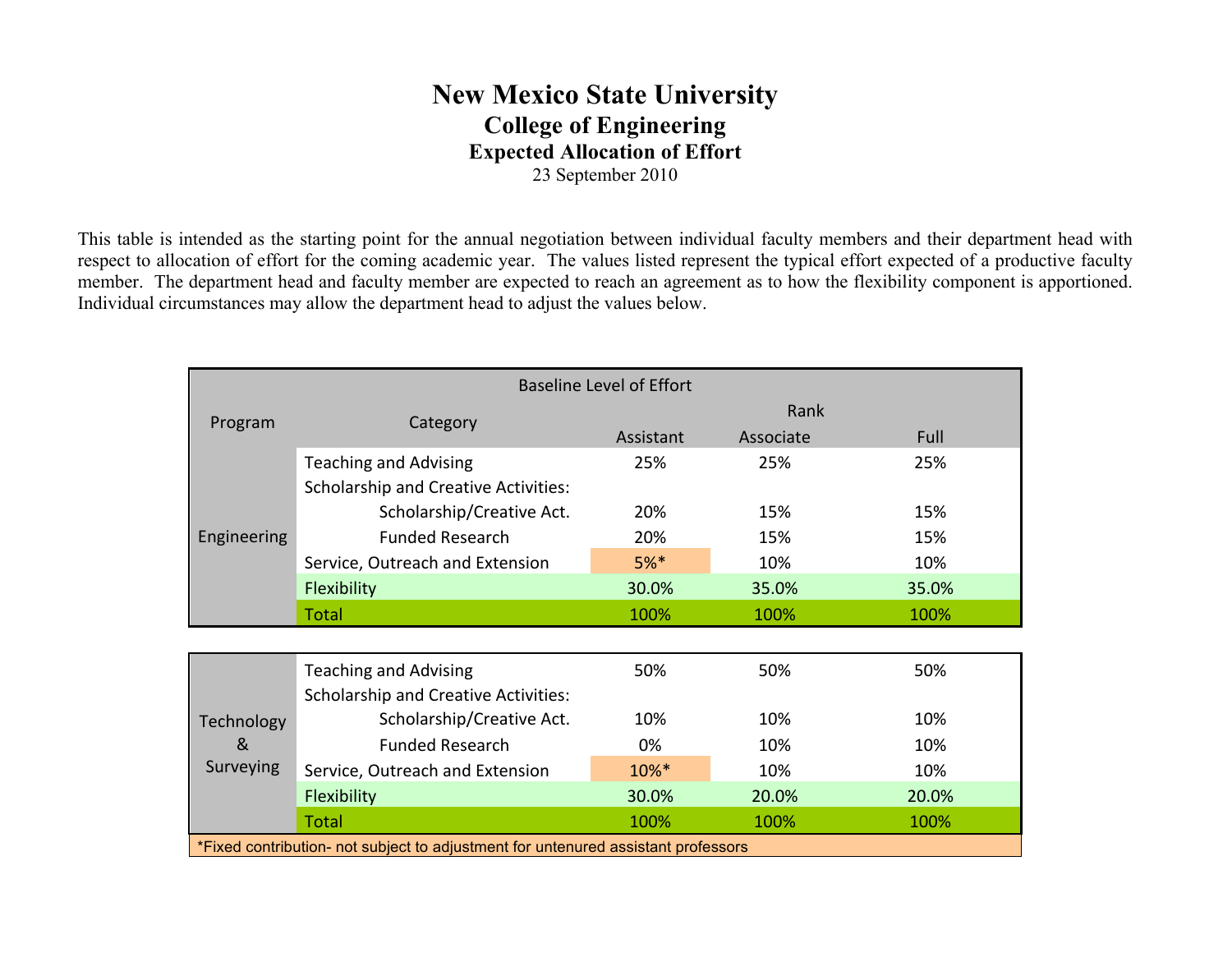### **College of Engineering New Mexico State University Goals for the year \_\_\_\_\_\_\_\_\_\_\_\_**

| Faculty Member: | Rank: |
|-----------------|-------|
|                 |       |

Department:

The purpose of this document is to provide a method for faculty to document their goals, performance plans, and planned allocation of effort on an annual basis. Department heads and individual faculty will work collaboratively to insure that annual performance plans are on target for successful attainment of tenure and promotion. In addition, the department head will use this opportunity to align individual faculty goals with department goals and ultimately, the goals of the College of Engineering. To comply with NMSU policy, all faculty members must complete this document annually. Please list your goals, activities, and effort under each heading.

| # undergraduate classes:                | total credit hours  |  |
|-----------------------------------------|---------------------|--|
| # labs taught (not supervised, taught): | total contact hours |  |
| # graduate classes:                     | total credit hours  |  |

New course development:

Course # Credits Core Course  $(Y/N)$  w/Lab?  $(Y/N)$  Web Based?  $(Y/N)$ 

| $# BS$ academic advisees:                           |  |
|-----------------------------------------------------|--|
| $# BS$ research advisees:                           |  |
| $# MS$ advisees:                                    |  |
| $# PhD$ advisees:                                   |  |
| Names of MS students graduating this calendar year: |  |

Names of PhD students graduating this calendar year:

## **Scholarship and Creative Activity:**  $\%$

Peer-reviewed publication titles planned (include journal name):

Books or book chapter titles planned for publication (include publisher):

Conference paper titles planned for publication (include conference name):

Allocation of Effort: **Teaching and Advising:**  $\%$